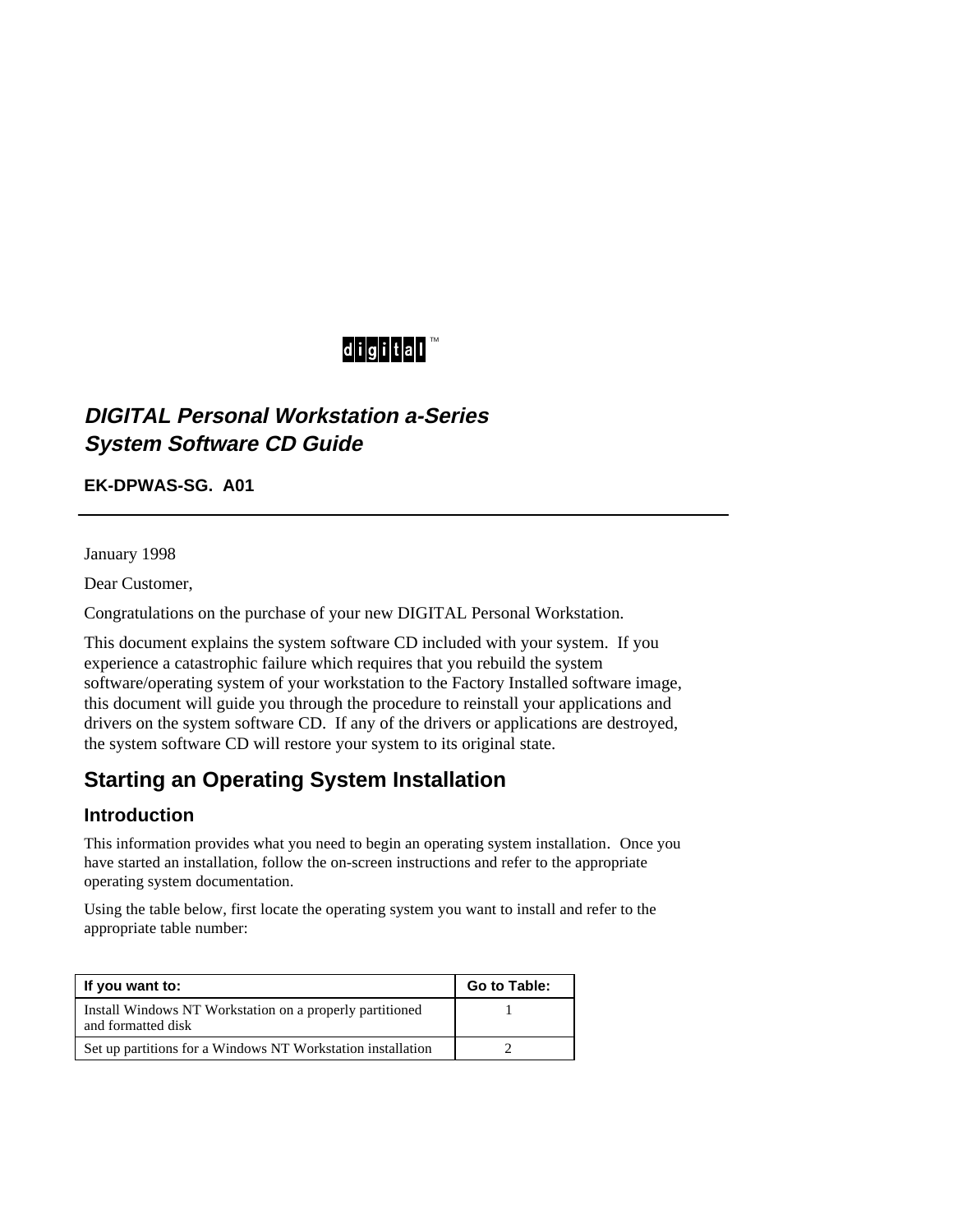### **Starting a Windows NT Workstation Installation**

DIGITAL partitions and formats disk 0 on the first SCSI controller in non-RAID Windows NT Workstation systems. The partitions are set up as follows:

- Partition 1 (typically, the "C" drive) is the size of the disk less 6 MB and formatted FAT. Normally, you select "convert to NTFS" during the Windows NT installation.
- Partition 2 (typically, the "D" drive) is 6 MB, formatted FAT, and identified as the system partition.

Refer to Table 1 for the steps to start installing Windows NT Workstation on a properly partitioned and formatted disk.

 $NOTE$ 

The AlphaBIOS console must be installed and running in order to perform a Windows NT installation.

**\_\_\_\_\_\_\_\_\_\_\_\_\_\_\_\_\_\_\_\_\_\_\_\_\_\_\_\_\_\_\_\_\_\_\_\_\_\_\_\_\_\_\_\_\_\_\_\_\_\_\_\_\_\_\_\_\_\_\_\_**

|  |  |  | Table 1: Starting a Windows NT Workstation Installation |  |
|--|--|--|---------------------------------------------------------|--|
|--|--|--|---------------------------------------------------------|--|

| <b>Step</b>                 | <b>Action</b>                                                                                                                                                                                    | <b>Result or Displayed Text</b>  |
|-----------------------------|--------------------------------------------------------------------------------------------------------------------------------------------------------------------------------------------------|----------------------------------|
|                             | Insert the Microsoft Windows<br>NT Workstation CD-ROM into<br>the CD drive.                                                                                                                      | CD-ROM drive is ready.           |
| $\mathcal{D}_{\mathcal{L}}$ | From the AlphaBIOS boot<br>screen, press [F2].                                                                                                                                                   | AlphaBIOS setup screen displays. |
|                             | Note: At this point in the<br>installation you should choose<br>"Display System Configuration:"<br>and note version numbers of the<br>devices to be reinstalled with<br>your system software CD. |                                  |
|                             | Exit and go to Step 3.                                                                                                                                                                           |                                  |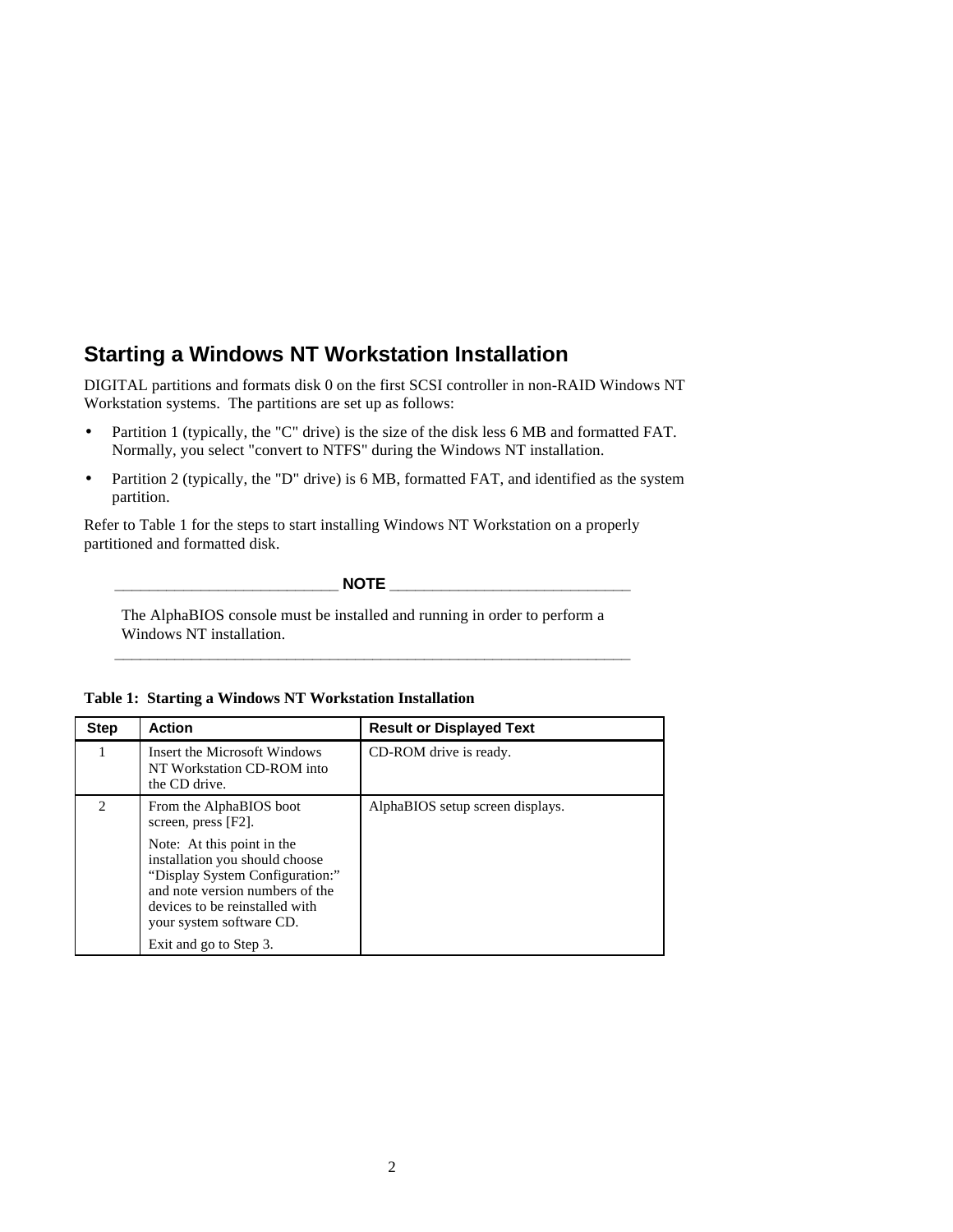| <b>Step</b>    | <b>Action</b>                                                                                                                                                                                                                                                                                                               | <b>Result or Displayed Text</b>                                                                                                                                                                                                                                                                                                                                                        |
|----------------|-----------------------------------------------------------------------------------------------------------------------------------------------------------------------------------------------------------------------------------------------------------------------------------------------------------------------------|----------------------------------------------------------------------------------------------------------------------------------------------------------------------------------------------------------------------------------------------------------------------------------------------------------------------------------------------------------------------------------------|
| 3              | Select<br>Install Windows NT.                                                                                                                                                                                                                                                                                               | Windows NT setup procedure starts. The<br>following message is displayed:<br>Setup could not determine the type of computer<br>you have, or you have chosen to manually<br>specify the computer type.<br>Select the computer type from the following<br>list, or select "Other" if you have a device<br>support disk provided by your computer<br>manufacturer.<br>$\Rightarrow$ Other |
| 4              | Select Other.<br>Press [Enter].                                                                                                                                                                                                                                                                                             | "Please insert the disk labeled Manufacturer-<br>supplied hardware support disk into drive A:."                                                                                                                                                                                                                                                                                        |
| 5              | You have chosen to configure a<br>computer for use with Windows<br>NT using a device support disk<br>provided by the computer's<br>manufacturer.<br>Select the computer type from<br>the following list, or press [Esc]<br>to return to the previous screen.<br>$\Rightarrow$ DIGITAL Personal<br><b>Workstation Family</b> | You have chosen to change your computer type<br>to one supported by a disk provided by a<br>hardware manufacturer. "Please insert<br>manufacturer-supplied hardware support disk."                                                                                                                                                                                                     |
| 6              | Select DIGITAL Personal<br>Workstation Family.<br>Press [Enter].                                                                                                                                                                                                                                                            | Setup could not determine the type of one or<br>more mass storage devices installed in your<br>system, or you have chosen to manually<br>specify an adapter. Currently, Setup will load<br>support for the following storage devices:<br>QLogic PCI SCSI Host Adapter<br>$\overline{or}$<br>Adaptec Ahxxxx                                                                             |
| $\overline{7}$ | Type "S" to select additional<br>SCSI adapters (in this case, to<br>select an IDE controller).                                                                                                                                                                                                                              | Select the SCSI Adapter you want from the<br>following list, or select "Other" if you have a<br>device support disk provided by an adapter<br>manufacturer.<br>$=\gtrsim$ Other                                                                                                                                                                                                        |

**Table 1: Starting a Windows NT Workstation Installation (cont.)**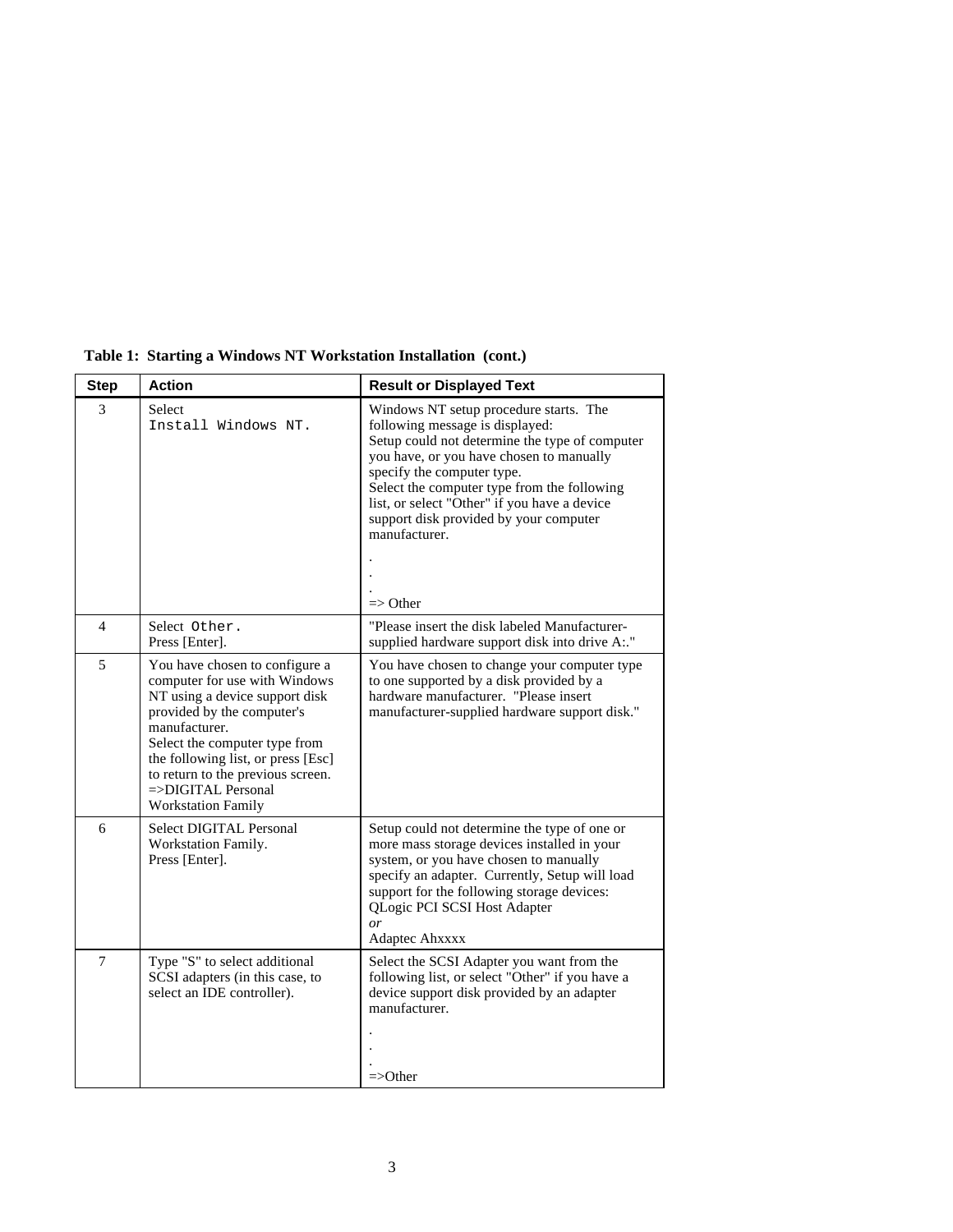| <b>Step</b> | <b>Action</b>                                                                                     | <b>Result or Displayed Text</b>                                                                                                                                                                                                                                                                                            |
|-------------|---------------------------------------------------------------------------------------------------|----------------------------------------------------------------------------------------------------------------------------------------------------------------------------------------------------------------------------------------------------------------------------------------------------------------------------|
| 8           | Select Other.<br>Press [Enter].                                                                   | Please insert the disk labeled Manufacturer-<br>supplied hardware support disk into Drive A:.                                                                                                                                                                                                                              |
| 9           | Insert the Adapter hardware<br>support diskette (CMD CSA-<br>64xxx IDE driver).<br>Press [Enter]. | You have chosen to configure a SCSI adapter<br>for use with Windows NT, using a device<br>support disk provided by an Adapter<br>manufacturer.<br>Select the SCSI Adapter you want from the<br>following list, or press [Esc] to return to the<br>previous screen.<br>$\equiv$ CMD CSA-64xx IDE Driver                     |
| 10          | Press [Enter] to continue.                                                                        | Setup will load support for the following mass<br>storage $device(s)$ "<br>QLogic PCI SCSI Host Adapter<br>CMD CSA-64xx IDE Driver                                                                                                                                                                                         |
| 11          | Press [Enter] to continue.                                                                        | Setup has determined that your computer<br>contains the following hardware and software<br>components:<br>Computer: DIGITAL<br>Display: VGA-Compatible<br>Keyboard: XT, AT, or Enhanced (83-104)<br>keys)<br>Keyboard Layout: US<br>Pointing Device: MousePort Mouse<br>No Changes: The above list matches my<br>computer. |
| 12          | Select "The above list<br>matches my computer."<br>Press [Enter].                                 | "The list below shows existing partitions and<br>spaces available for creating new partitions."                                                                                                                                                                                                                            |
| 13          | Select the desired disk.<br>Press [Enter].                                                        | Follow the on-screen instructions and continue<br>the installation. For more information, refer to<br>the Microsoft Windows NT Workstation System<br>Guide.                                                                                                                                                                |

**Table 1: Starting a Windows NT Workstation Installation** *(continued)*